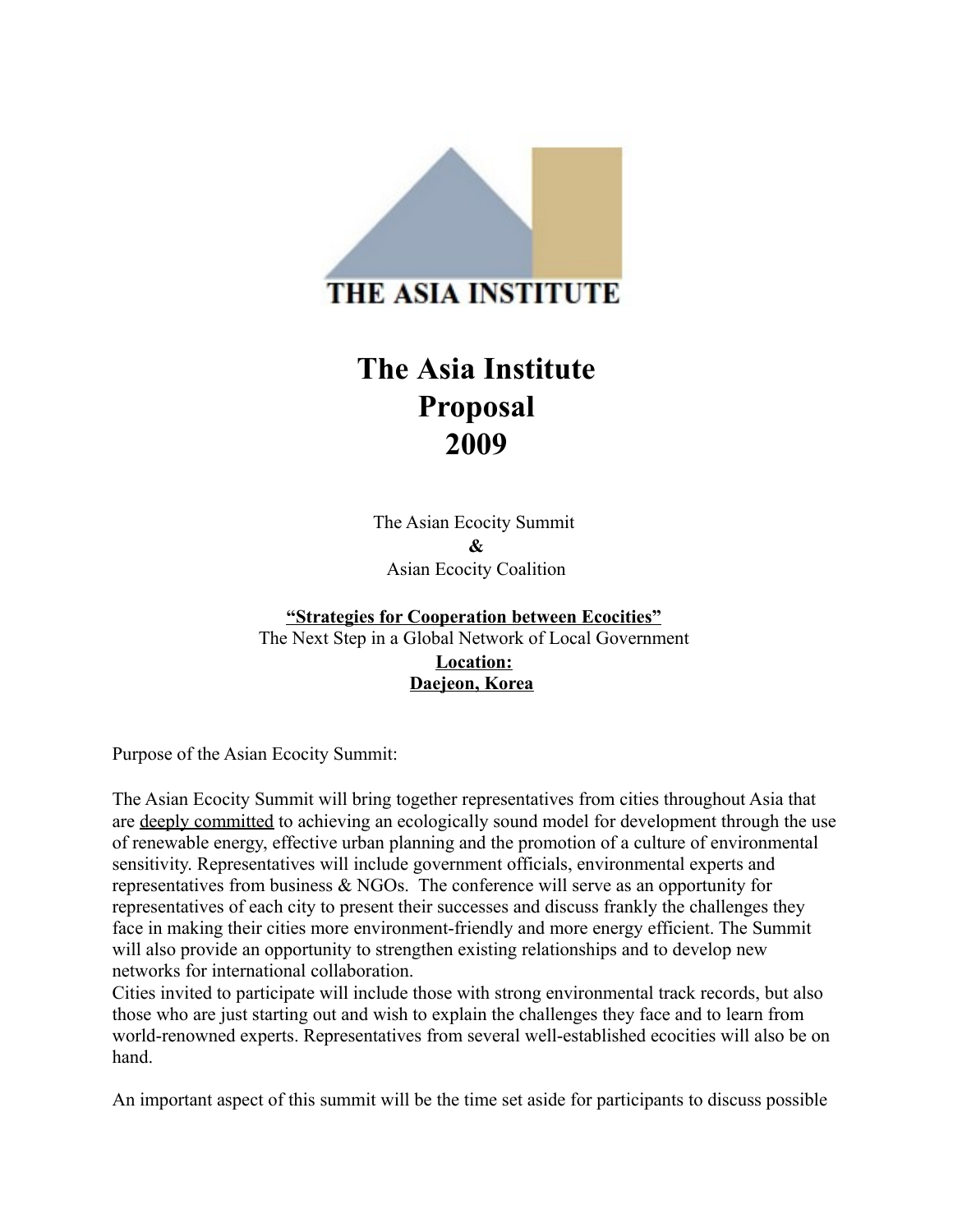strategies for international cooperation and make the first steps towards establishing working relations between each other. Such cooperation could take the form of exchanges of information concerning advantageous approaches to city planning, technology, policy & education. Specific topics to be discussed could include:

- Technology transfer from cities with best practices;
- Creating economies of scale through joint investment in new technology purchases such as solar cells or wind turbines;
- Joint policy and research and development projects;
- Public education on the basics of environmental science and on the benefits and dangers of environmental issues;
- Engaging public support for environmental initiatives;
- Discussion of economic advantages of developing sustainable and energy-efficient technologies;
- Cultural and scholarly exchanges focused on the environment: the human values in question, and the relation of new policies and goals to the longer cultural traditions and history of nations vis-à-vis human life, balance, the world, and nature.

Unfortunately, most ecocity (and environmental policy) conferences held have been exclusively in English and inaccessible to those who could benefit most from participation: local government officials and businessmen in China, India and other developing regions of Asia. The Asian Ecocity Summit will provide multilingual translation and interpretation, and make a special effort to bring in members of the policy community from developing areas of Asia.

Moreover, cities in the wealthier nations can learn from poorer nations about how to do more with less, thus making the dialog more equitable and reciprocal. A significant part of the conference will concern environmental strategies from poorer nations that deserve serious consideration by those accustomed to a more wasteful lifestyle.

The majority of participants will be from Asia, but there will also be participants from Europe, the Middle East and the United States who will offer input. Representatives from the relevant international organizations (UNDP, UNEP) also will be invited.

## **Sections of the Summit:**

TECHNOLOGY

- ∙Green architecture
- ∙Recycling and reuse
- ∙Eco sanitation, water treatment
- ∙Design and ecological city planning

∙Assessing the effectiveness of currently available technologies and prospective timelines for ∙availability of technologies under development for long-term implementation

∙Technical, economic, cultural and political obstacles to the adoption of new technologies

ROLE OF LOCAL AND CENTRAL GOVERNMENT & BUSINESS

∙Prospects for Eco business and its benefits to the ecocity

∙Precedents for effective government policy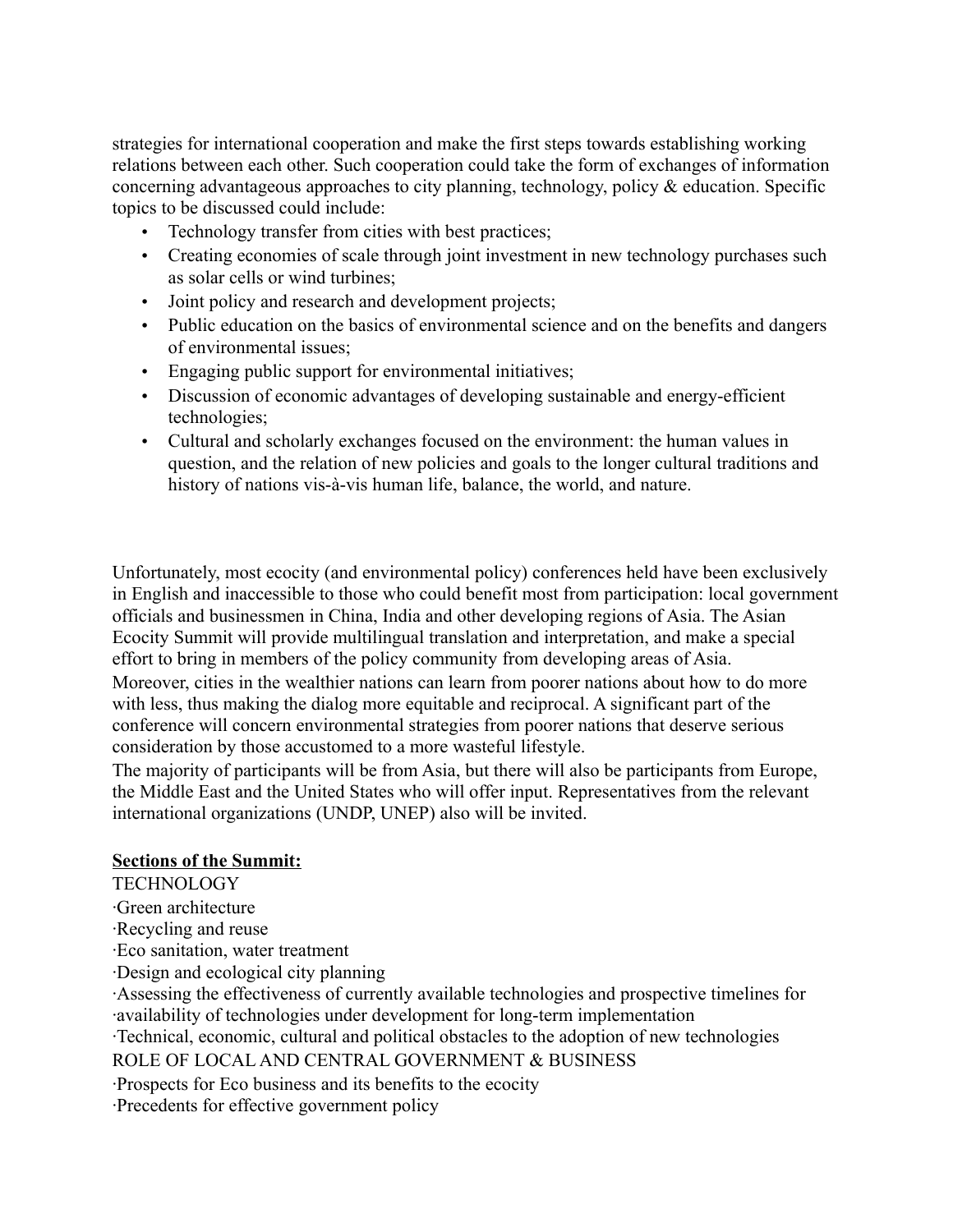∙Incentives for ecocities ∙A new definition of "growth" TRANSPORTATION ∙Public transportation ∙Rational city planning ∙The future of the automobile in Asia ∙Transportation infrastructure and public investment ∙Alternative fuels and fuel distribution infrastructure TRANSNATIONAL COOPERATION ∙Public/private partnerships ∙International Cooperation concerning Urban Agriculture ∙Successful approaches to international exchange in environmental policy ∙Ecotourism ∙Successful and unsuccessful precedents ∙Technology transfer and economic competition CITIZEN INVOLVEMENT AND AWARENESS ∙Strategies for forming consensus among citizens ∙Belief systems and ecological ethics ∙Policy and law ∙Education, lifestyles, culture ∙The role of citizen's groups and community organizing in ecocities ∙Transforming the culture of a city ∙Learning from more frugal cultures BENCHMARKING/METRICS ∙What is appropriate to your city? ∙Where to find case studies? ∙New standards for measuring growth: The need to develop a set of universally accepted axes with quantitative scale by which to measure progress (e.g. the trend in the annual per capita carbon emissions: how quickly and in what direction is the figure changing from one year to the next ∙Specific issues determined by cultural conditions: European, Indian, Islamic, African; by geographical [conditions]: mountainous, arid, tropical; by conditions of economic activity and infrastructure: manufacturing city, rural region, resort town; by financial conditions: wealthy, moderate, challenged;

## City-to-City Dialogue

Partnering of cities, or groups of cities, with similar needs and concerns for in-depth discussions about cooperation.

POSTER SESSION

Each city, that so desires, will feature a display about its achievements, goals, and policies. Closing Music Festival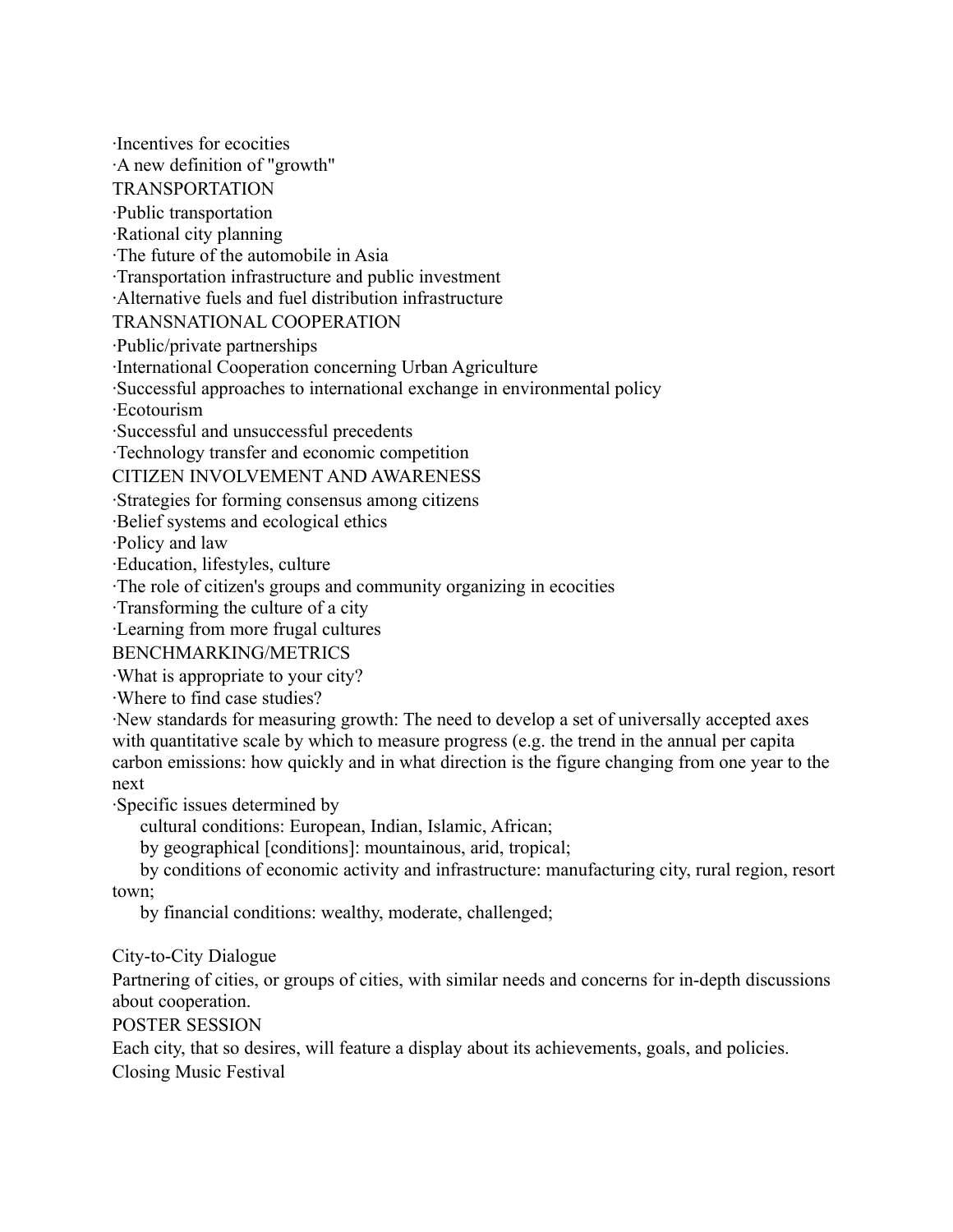The Ecocity Conference will end with a one-day music festival featuring famous artists from all over Asia who will play [in] tribute to the environment.

Anticipated Results:

Short term:

The conference will establish closer working relations among Asian countries on environmental and energy issues. Participants will effectively identify possible areas for collaboration and learn from other cities.

## Medium term:

The conference will establish benchmarks for ecocities and initiate formal sister ecocity connections; establish a system for objectively evaluating achievements of ecocities using the Yale Index or the UNDP index at the local level.

Efforts will be made to strengthen ties to international organizations, to engage in dialogue on curricular change with educators and students from urban studies and architecture programs, and to encourage practical change in how city planning is viewed on the level of local government.

## Long-term:

Demonstrate the impact of local changes on national policy; demonstrate a measurable effect on global environmental indicators; establish global standards for ecocities.

Determine criteria for recognition as 1) beginning ecocity 2) established ecocity 3) advanced ecocity. Award recognition, opportunities for investment, for cities that reach the advanced level.

Establish an EMN (Ecocity Mayor's Network).

Publication, in multiple languages, of a manual for setting up an ecocity.

## Asian Ecocity Coalition

The Asian Ecocity Coalition is an organization that promotes close cooperation between cities across Asia with the aims of improving environmental planning, modifying habits of citizens, reducing energy use, and eliminating pollution. This coalition will eventually have a full-time administrative office charged with coordinating policy and strategy between ecocities across Asia.

Any city in Asia that accepts certain principles concerning urban planning and establishes a clear set of goals for future development will be able to apply for membership in the Asian Ecocity Coalition once we have established it.

The primary functions of the Asian Ecocity Coalition will be:

1) To publish materials in multiple languages outlining basic strategies for reducing energy use and improving the environment in coordination with other organizations. These materials are aimed at local government and citizens.

2) To build close working relationships between local governments to discuss common concerns and put forth proposals for cooperation.

3) To arrange for the joint purchases of materials (such as solar cells) in large quantity so as to reduce the cost.

4) To administer a system for the open exchange of information concerning strategies and technologies.

5) To organize ecocity conferences and symposiums.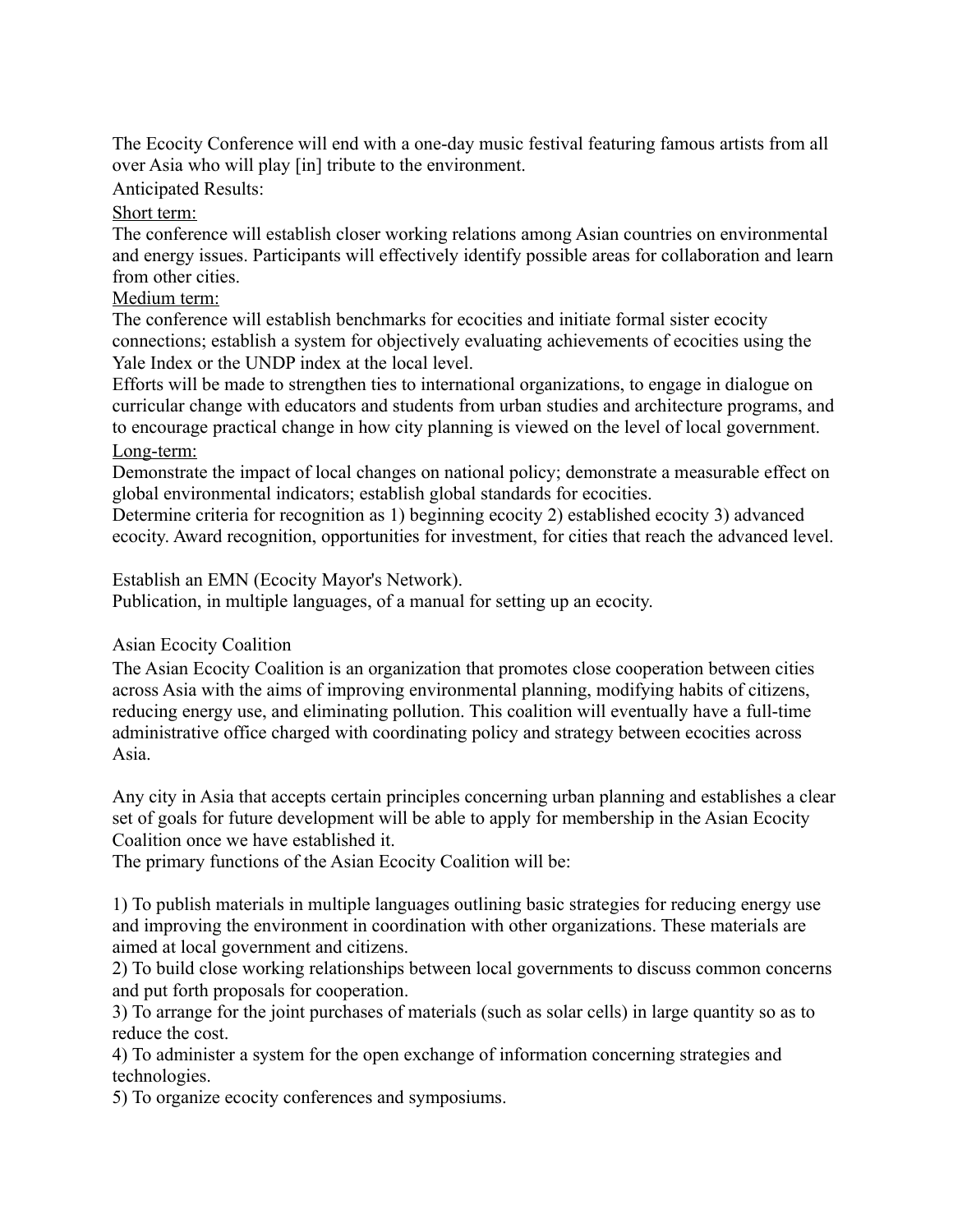6) To undertake joint applications by multiple ecocities to international organizations for funding.

7) To establish evaluation criteria for assessing the progress of Ecocities and creating incentives for ecocities in cooperation with central governments and international organizations.

8) To promulgate new standards for measuring growth that take into account environmental factors; also translating and popularizing these standards at the local level. To recommend and to advise in the implementation of careful evaluation programs for environmental issues at the local level using Yale Index, UNDP index or some other standard.

Within the Asian Ecocity Coalition sister ecocity relationships will be established between cities with common concerns and needs.

Cities not situated in Asia will also be welcome to participate in the Asian Ecocity Coalition. Asia is the most critical region in the effort to establish a viable and realistic approach to growth, but the network itself will extend across the world.

The Asia Ecocity Coalition is different from other such efforts like the Ecocity Global Summit and Local Governments for Sustainability in that it attempts to localize its efforts. Its work will include translating materials into regional languages, encouraging exchanges between cities, and engaging local officials and decision-makers in the process of change. Only when local officials and local policy makers in Asia fully grasp the significance of new models for growth, and take them into consideration, can we hope to make true progress.

The Asian Ecocity Coalition will also put a strong emphasis on an equal and reciprocal dialogue between nations at different developmental stages. Although there is much that the developing can learn about new environmental technologies from advanced nations, there is at least as much that developed nations can learn from the developing world about strategies for living on less more comfortably. The habits that survive for living with less (cooking with a minimal amount of water, drip irrigation systems, growing vegetables on a small plot of land, avoiding unnecessary consumption, etc.) must be taught to those who have lost those skills in the process of modernization.

Schedule: August 24 Participants arrive. Reception April 25 Morning Session: Strategies for establishing an ecocity Afternoon Session: Regional, cultural, and scale-related issues for ecocities: how to start and how to grow Evening: Focused discussions about cooperation August 26 Morning Session Successful Strategies for cooperation in building an Ecocity Afternoon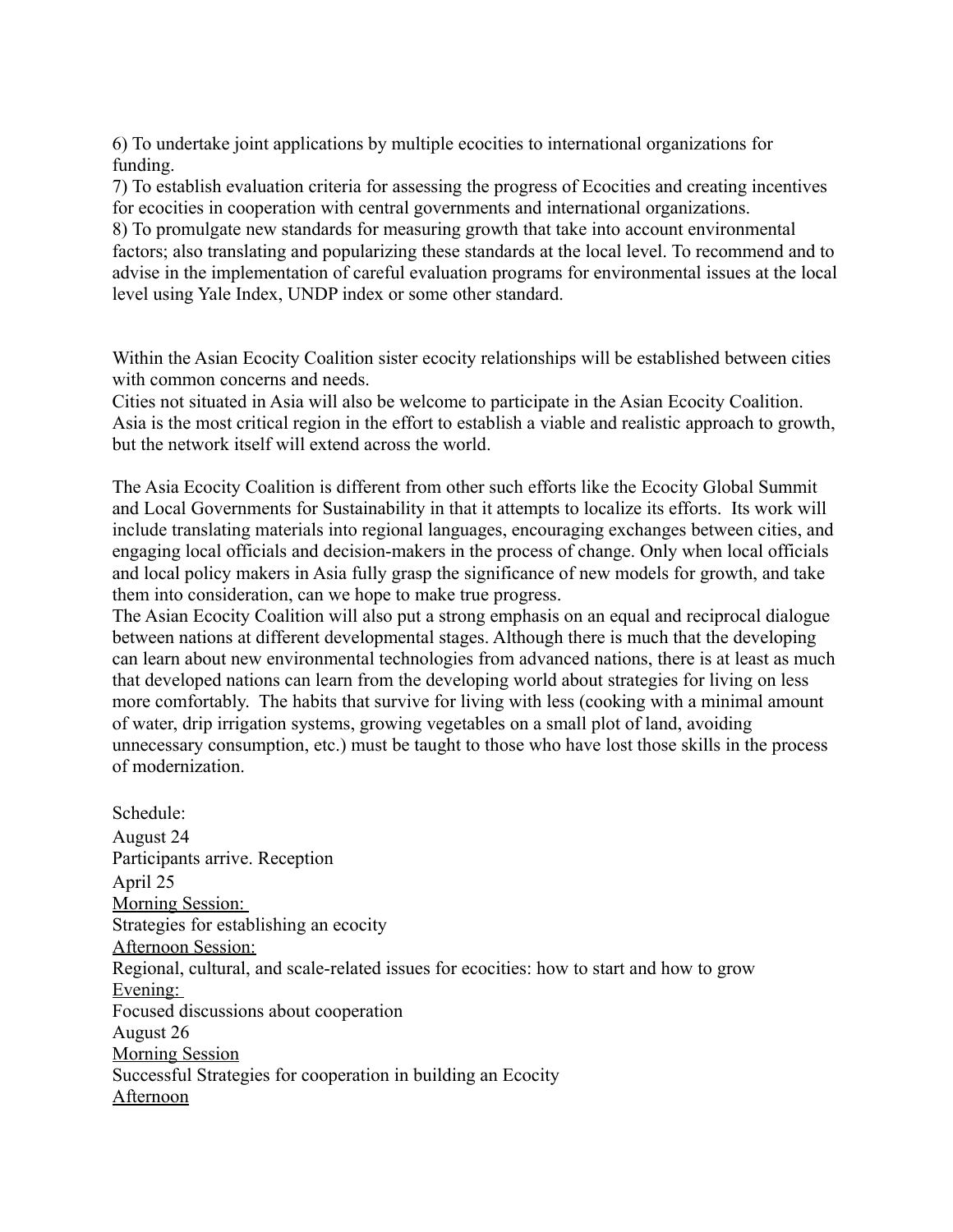What should an Asian Ecocity Alliance be? **Dinner** 

Possible Presenters:

Possible Participating organizations:

Representatives from Korea, China, Japan, Vietnam, Indonesia, India, Germany, Mongolia, Italy, Saudi Arabia, the United States, and Finland.

## **Korea**

Local Governments for Sustainability, Korea Office <http://www.icleikorea.or.kr/>

Korea Ecocity Network 한국생태도시네트워크 (이훈 사무국장) 02 880-4871 <u>scpkn@hanmail.net</u> Solbridge International School of Business **KAIST** KRIBB **KRICT** Daejeon Environment Forum Chungnam University Ministry of the Environment Ministry of Knowledge Economy **China**

Tsinghua University, Department of Environmental Sciences Friends of the Earth representatives from Wenchuan

# **Japan**

Graduate School of Environmental Studies University of Nagoya **Yoshitsugu Hayashi** 林良嗣編 &

Tsuneo Takeuchi University of Nagoya

NPO 法人 循環共生社会システム研究所

〒606-8386 京都市左京区新丸太町 42 番 TEL : 075-752-1133 / FAX : 075-752-1153

Kitakyushu Eco Town 093-582-2630 (Kitakyushu EcoTown) [soichiro\\_sakagami01@city.kitakyushu.lg.jp](mailto:soichiro_sakagami01@city.kitakyushu.lg.jp)

[http://www.fukuoka.unhabitat.org/topics/SCP/scp\\_e/scp\\_Korea/pdf/KEN\\_Newsletter\\_3rd\\_2008.](http://www.fukuoka.unhabitat.org/topics/SCP/scp_e/scp_Korea/pdf/KEN_Newsletter_3rd_2008.pdf) [pdf](http://www.fukuoka.unhabitat.org/topics/SCP/scp_e/scp_Korea/pdf/KEN_Newsletter_3rd_2008.pdf)

# **Vietnam**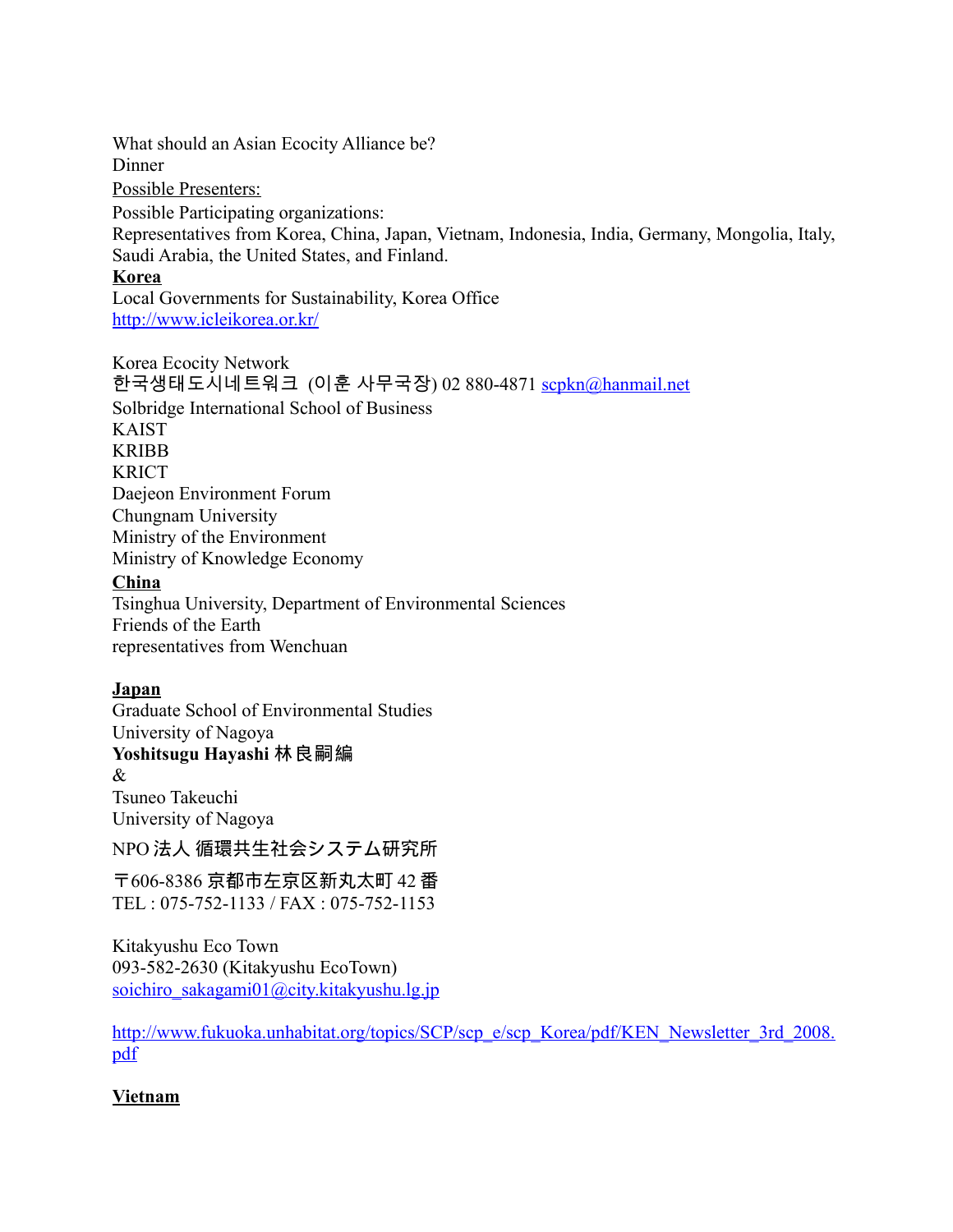#### **India**

**Germany** Miranda Scheurs [D]irector of the Environmental Policy Research Centre and Professor of Comparative Politics Freie Universität Berlin **Wulf Daseking, Director of Planning, City of Freiburg, Germany** [Freiburg im Breisgau](http://eng.archinform.net/ort/141.htm) August-Ganther-Straße 4

work +49 761 2014100 fax+49 761 2014199

#### **Mongolia**

Prof. Ts. Adiyasuren, President of the Eco Asia University former MP and former Minister of Environment **Saudi Arabia Italy**  Antonino Tata Science and Technology Office, Embassy of Italy in Korea **Finland United States** China Environment Forum Jennifer L[.] Turner Director Environmental Change and Security Program The Woodrow Wilson Center *Phone:* 202/691-4233 *Email: [cef@wilsoncenter.org](mailto:cef@wilsoncenter.org)* Director of the Global Policy Innovations program at the Carnegie Council for Ethics in International Affairs [<-- ? To whom does this title refer?] Foreign Policy in Focus Earth Institute Ecocity World Summit [www.ecocityworldsummit.org](http://www.ecocityworldsummit.org/) Karen Dolan (Cities for Peace) Miranda Scheurs John Feffer Devin Stewart [Carnegie Council for Ethics in International Affairs](http://www.policyinnovations.org/innovators/organizations/data/00042) 170 East 64th Street New York, NY 10065-7478

U.S.A. Phone: (212) 838-4120 Fax: (212) 752-2432 [dstewart@cceia.org](mailto:dstewart@cceia.org)